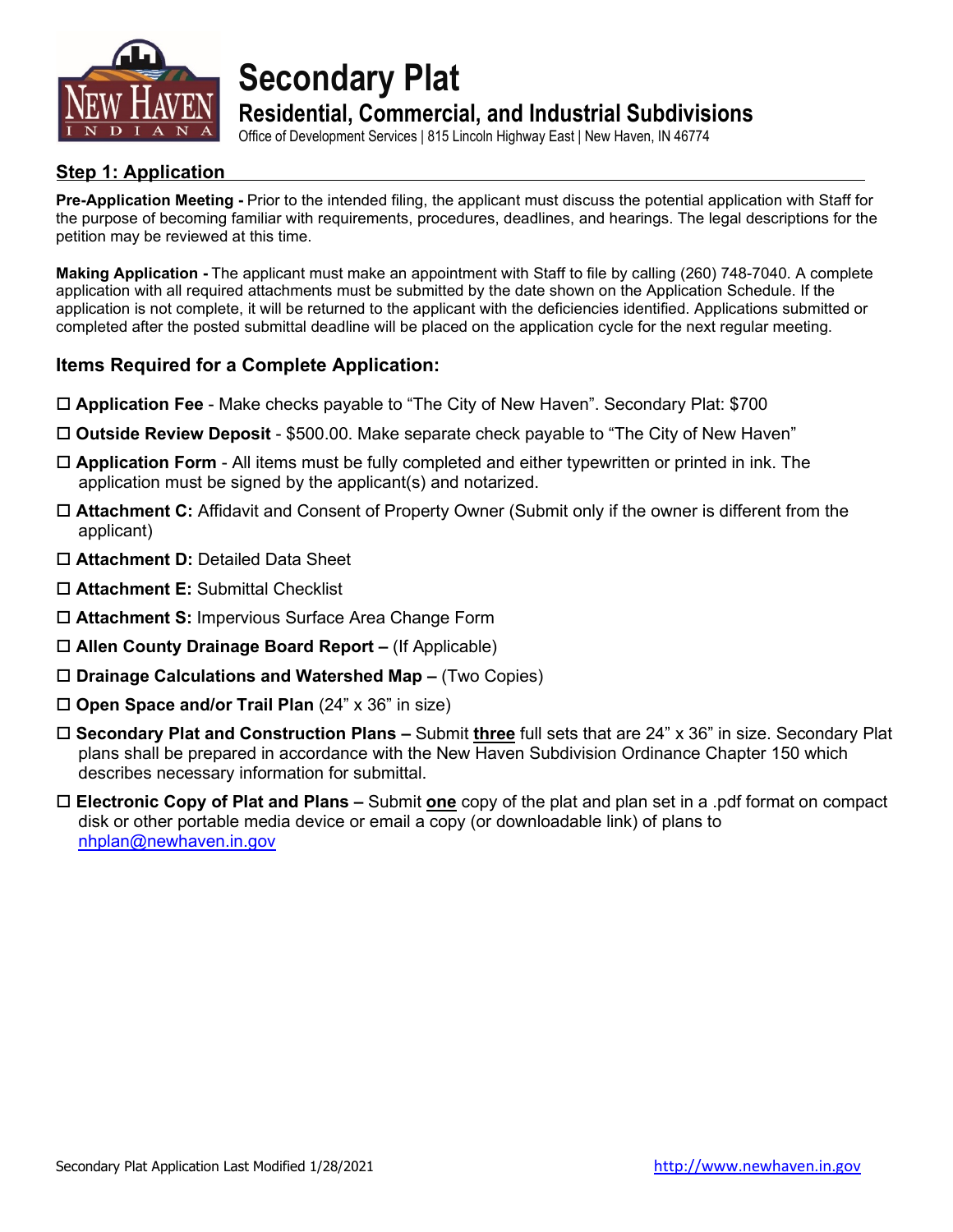#### **Step 2: Staff Report and Application Schedule**

#### *Staff Report*

After an examination of information in the public record and findings from additional research, Staff shall publish a Staff Report that provides an analysis of the petition request. Such report shall be published along with the agenda approximately five days prior to the hearing.

#### *Public Hearing*

A public hearing and public notice are not required for a Secondary Plat unless specifically required by the Commission.

#### *Application Schedule*

The following table on the next page depicts the deadlines for petitions before the Plan Commission. Deviations from the schedule are not permitted without approval from the Commission. Secondary Plats are required to be heard before the Plan Commission.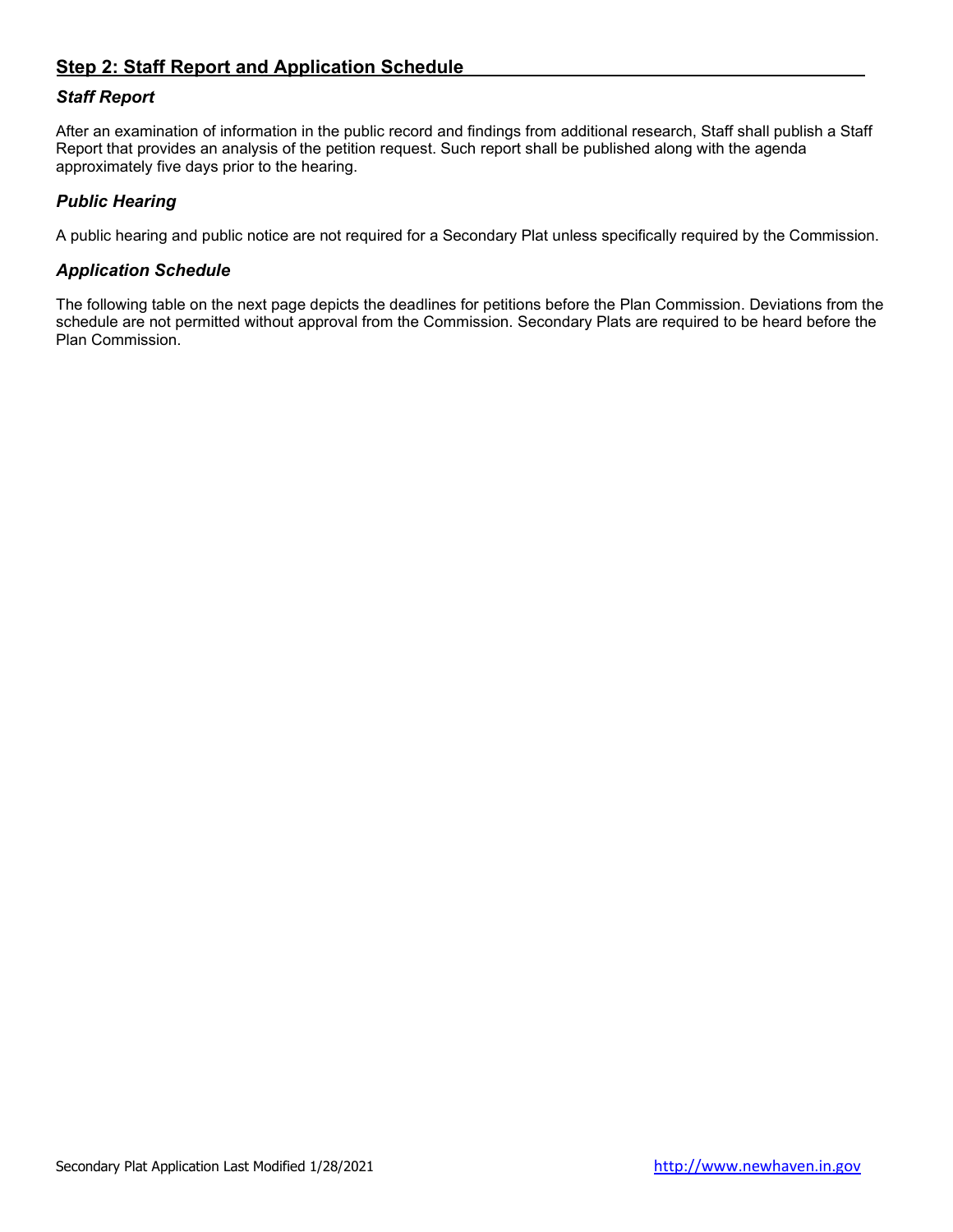# **2021 Plat Committee Calendar**

| <b>Plat Committee</b><br>Monday, 10:30 a.m. |          |                        |  |
|---------------------------------------------|----------|------------------------|--|
| Month                                       | Meeting  | <b>Filing Deadline</b> |  |
| January                                     | 1/4/21   | 12/28/20               |  |
|                                             | 1/18/21  | 1/11/21                |  |
| <b>February</b>                             | 2/1/21   | 1/25/21                |  |
|                                             | 2/15/21  | 2/8/21                 |  |
| <b>March</b>                                | 3/1/21   | 2/22/21                |  |
|                                             | 3/15/21  | 3/8/21                 |  |
| <b>April</b>                                | 4/5/21   | 3/29/21                |  |
|                                             | 4/19/21  | 4/12/21                |  |
| May                                         | 5/3/21   | 4/26/21                |  |
|                                             | 5/17/21  | 5/10/21                |  |
| June                                        | 6/7/21   | 5/31/21                |  |
|                                             | 6/21/21  | 6/14/21                |  |
| July                                        | 7/5/21   | 6/28/21                |  |
|                                             | 7/19/21  | 7/12/21                |  |
| <b>August</b>                               | 8/2/21   | 7/26/21                |  |
|                                             | 8/16/21  | 8/9/21                 |  |
| September                                   | 9/6/21   | 8/30/21                |  |
|                                             | 9/20/21  | 9/13/21                |  |
| <b>October</b>                              | 10/4/21  | 9/27/21                |  |
|                                             | 10/18/21 | 10/11/21               |  |
| <b>November</b>                             | 11/1/21  | 10/25/21               |  |
|                                             | 11/15/21 | 11/8/21                |  |
| <b>December</b>                             | 12/6/21  | 11/29/21               |  |
|                                             | 12/20/21 | 12/13/21               |  |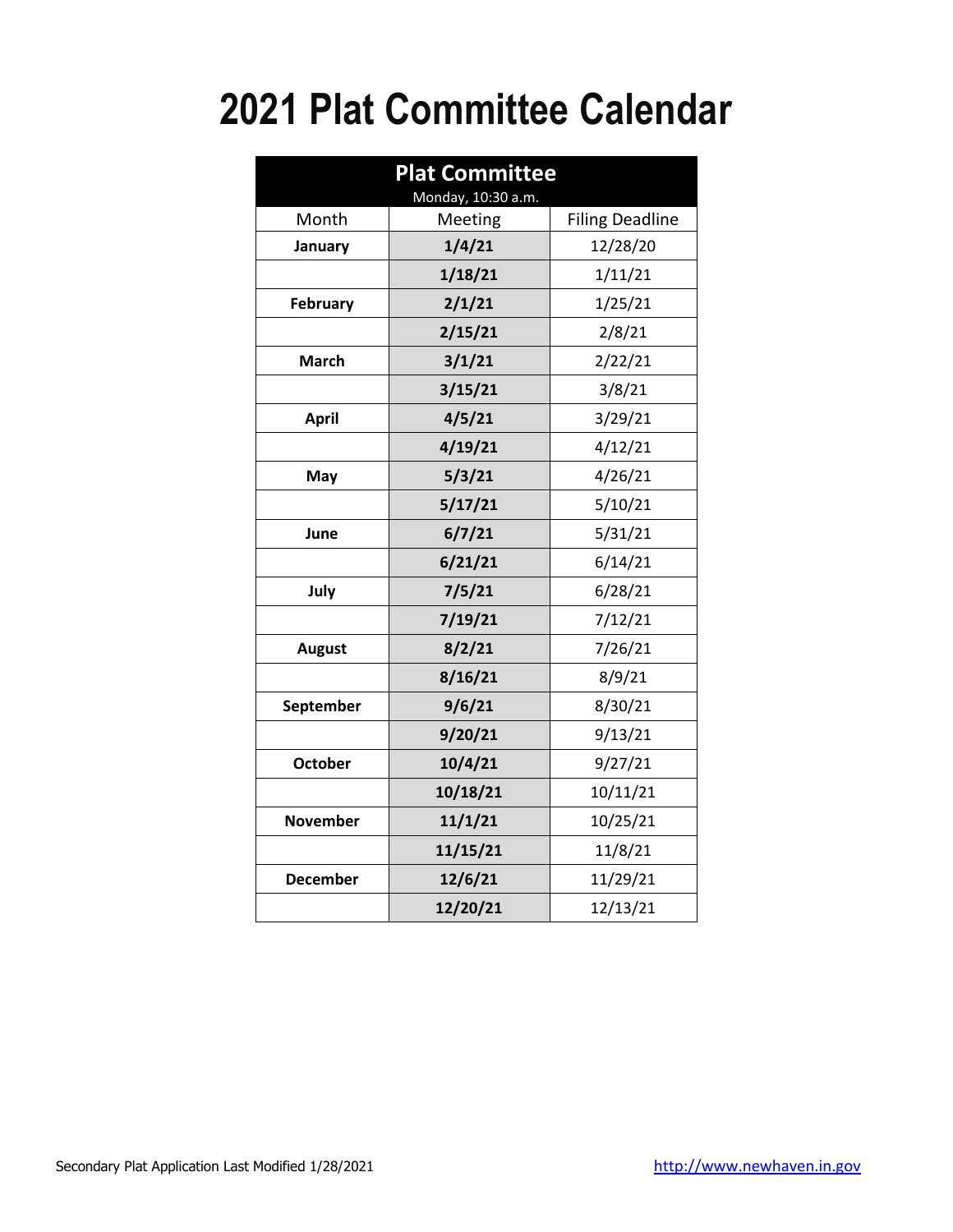#### **Step 3: Petition Information (Completed by Staff at the Time of Application)**

The Docket Number for this petition is \_\_\_\_\_\_\_\_\_\_\_\_\_\_\_\_\_\_\_\_\_\_\_\_\_\_\_\_\_\_\_\_. Please use this number for referencing the request and when submitting additional information in the future.

This petition will be discussed at the Projects Meeting on **will be a set of the meeting** on the meeting of the meeting starts at 10:00 am in the Planning Department meeting room at 815 Lincoln Highway East, 2<sup>nd</sup> Floor, New Haven, Indiana 46774.

This petition will be heard by the Commission on **will be about the meeting starts at 7:00** pm in the Common Council Chambers of the New Haven Administration Building, 815 Lincoln Highway East, New Haven, Indiana 46774.

The Staff Report and Agenda for this petition will be published on approximately **EXEC 2008** 

#### *What Happens Next?*

Secondary Subdivision approval is prepared by staff and will go before the New Haven Plan Commission. The petition will be forwarded to Outside Review consultant within four days of filing. Upon Completion of Outside Review, you will need to submit five (5) revised sets of plans (as approved by the consultant) and one (1) final drainage report to the Planning Division and the petition will be scheduled for review by the Plan Commission. Subsequent to Technical Review, performance guarantees, inspection and testing agreements, and any necessary dedications must be accepted by the Board of Public Works and Safety. Additionally, Outside Review Fees must be paid. The issuance of a Land Alteration Permit will then provide for the commencement of site work.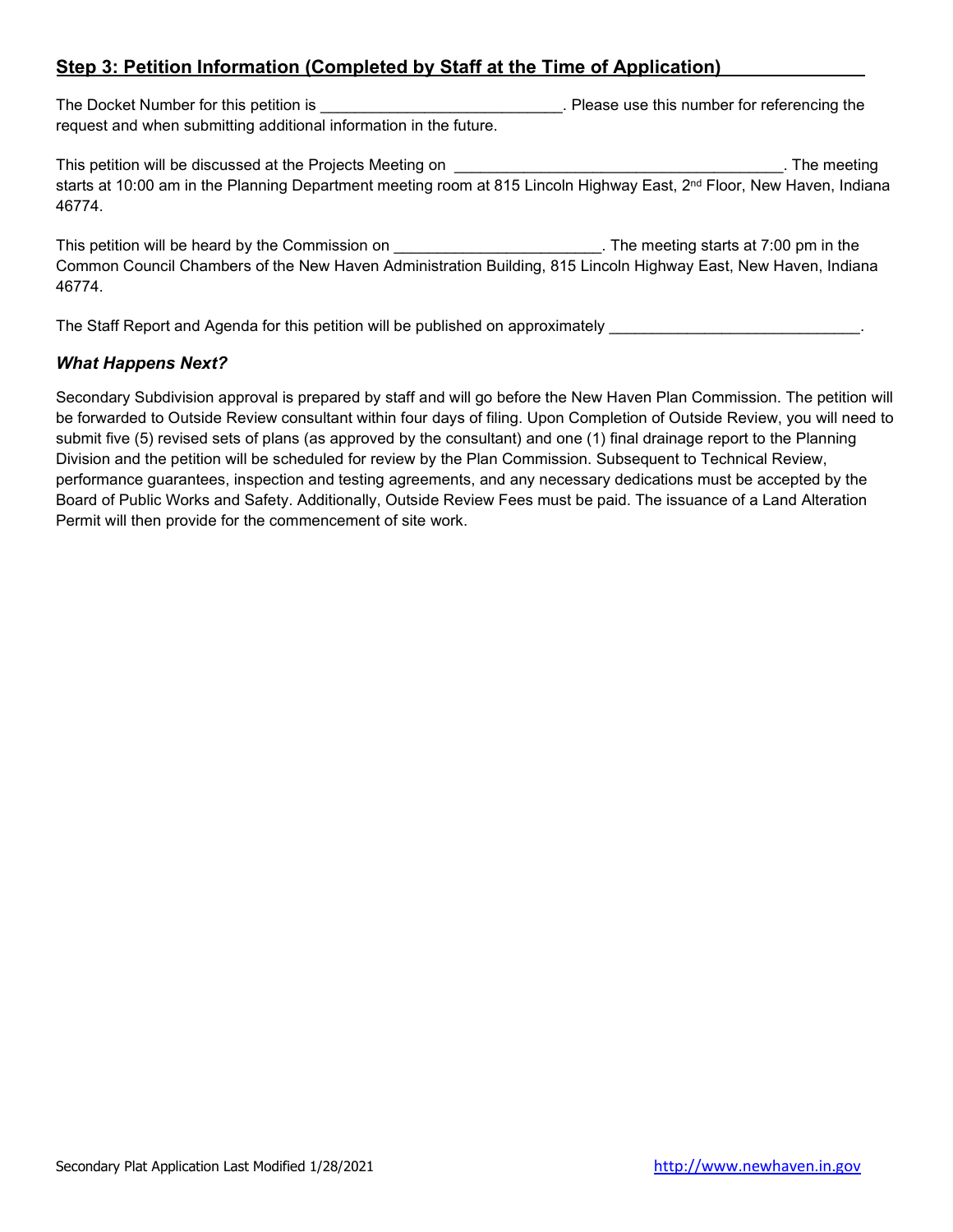

## **Secondary Plat**

## **Residential, Commercial, and Industrial Subdivisions**

Department of Planning and Economic Development | 815 Lincoln Highway East | New Haven, IN 46774

| <b>Applicant Information</b>                                |                                                                         |     |                      | <b>Office Use Only</b>       |                       |
|-------------------------------------------------------------|-------------------------------------------------------------------------|-----|----------------------|------------------------------|-----------------------|
| Name:                                                       |                                                                         |     | Docket #             |                              |                       |
| Street:                                                     |                                                                         |     | <b>Filing Date</b>   |                              |                       |
| City:                                                       |                                                                         | Fee |                      |                              |                       |
| State:                                                      | Zip:                                                                    |     | PC Date              |                              |                       |
| Phone:                                                      | Fax:                                                                    |     | Received By          |                              |                       |
| E-mail:                                                     |                                                                         |     |                      |                              |                       |
|                                                             | <b>Property Owner Information</b>                                       |     |                      | <b>Project Information</b>   |                       |
| Name:                                                       |                                                                         |     |                      | Please Select a Project Type |                       |
| Street:                                                     |                                                                         |     | $\square$ Commercial | $\Box$ Industrial            | $\square$ Residential |
| City:                                                       |                                                                         |     | $\Box$ Other:        |                              |                       |
| State:                                                      | Zip:                                                                    |     | Location / Address:  |                              |                       |
| Phone:                                                      | Fax:                                                                    |     | Parcel Number:       |                              |                       |
| E-mail:                                                     |                                                                         |     | Existing Zoning:     |                              |                       |
|                                                             | <b>Notarization</b>                                                     |     | Proposed Zoning:     |                              |                       |
|                                                             | The above information and attached exhibits, to my knowledge and belief |     | <b>Existing Use:</b> |                              |                       |
| are true and correct.                                       |                                                                         |     | Proposed Use:        |                              |                       |
|                                                             |                                                                         |     | Total Acreage:       |                              |                       |
|                                                             |                                                                         |     | <b>Total Lots:</b>   |                              |                       |
| Printed Name of Applicant                                   | Signature of Applicant                                                  |     |                      |                              |                       |
|                                                             |                                                                         |     |                      |                              |                       |
|                                                             |                                                                         |     |                      |                              |                       |
| Notary Public's Name (printed)                              | Signature of Notary                                                     |     |                      |                              |                       |
|                                                             |                                                                         |     |                      |                              |                       |
| My Commission Expires                                       | State; County                                                           |     |                      |                              |                       |
|                                                             |                                                                         |     |                      |                              |                       |
|                                                             |                                                                         |     |                      |                              |                       |
| Subscribed and sworn to before me this _____________ day of |                                                                         |     |                      |                              |                       |
|                                                             |                                                                         |     |                      |                              |                       |
|                                                             |                                                                         |     |                      |                              |                       |

| <b>Office Use Only</b> |  |  |
|------------------------|--|--|
| Docket #               |  |  |
| <b>Filing Date</b>     |  |  |
| Fee                    |  |  |
| PC Date                |  |  |
| Received By            |  |  |

| <b>Project Information</b>                              |  |  |  |
|---------------------------------------------------------|--|--|--|
| Please Select a Project Type                            |  |  |  |
| $\Box$ Residential<br>□ Commercial<br>$\Box$ Industrial |  |  |  |
| □ Other:                                                |  |  |  |
| Location / Address:                                     |  |  |  |
| Parcel Number:                                          |  |  |  |
| Existing Zoning:                                        |  |  |  |
| Proposed Zoning:                                        |  |  |  |
| Existing Use:                                           |  |  |  |
| Proposed Use:                                           |  |  |  |
| Total Acreage:                                          |  |  |  |
| Total Lots:                                             |  |  |  |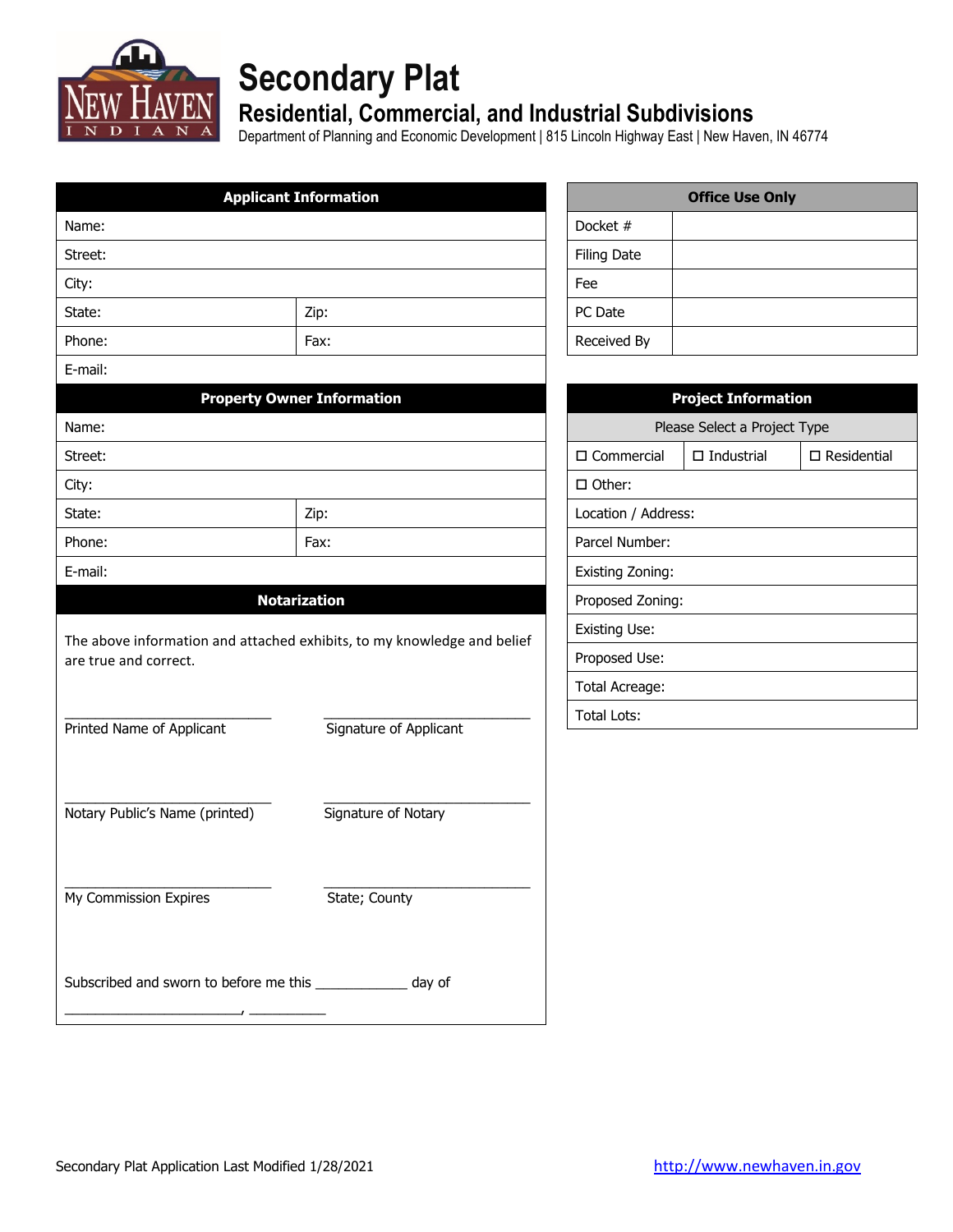

## **Attachment C Affidavit and Consent of Property Owner**

Department of Planning and Economic Development | 815 Lincoln Highway East | New Haven, IN 46774

| Project |  |  |  |
|---------|--|--|--|
|         |  |  |  |
| Docket  |  |  |  |

*Complete and submit if applicant is different from the property owner.*

|                                        | NAME(S)                                                                                         |  |                                                                                                        |
|----------------------------------------|-------------------------------------------------------------------------------------------------|--|--------------------------------------------------------------------------------------------------------|
|                                        | After being first duly sworn, depose and say:                                                   |  |                                                                                                        |
|                                        |                                                                                                 |  |                                                                                                        |
|                                        | 2. That I/we have read and examine the Application, and are familiar with its contents.         |  |                                                                                                        |
|                                        | 3. That I/we have no objection to, and consent to such request as set forth in the application. |  |                                                                                                        |
|                                        |                                                                                                 |  | 4. The such request being made by the applicant (incore is) (incore is not) a condition to the sale or |
| lease of the above reference property. |                                                                                                 |  |                                                                                                        |
|                                        |                                                                                                 |  |                                                                                                        |
| (AFFIANT)                              |                                                                                                 |  |                                                                                                        |
| STATE OF INDIANA )                     |                                                                                                 |  |                                                                                                        |
|                                        | $)$ SS:                                                                                         |  |                                                                                                        |
|                                        |                                                                                                 |  |                                                                                                        |
|                                        |                                                                                                 |  | Subscribed and sworn to before me this ____________ day of _____________________, __________.          |
|                                        |                                                                                                 |  |                                                                                                        |
|                                        |                                                                                                 |  |                                                                                                        |
|                                        | , Notary Public                                                                                 |  |                                                                                                        |
|                                        |                                                                                                 |  |                                                                                                        |
|                                        |                                                                                                 |  |                                                                                                        |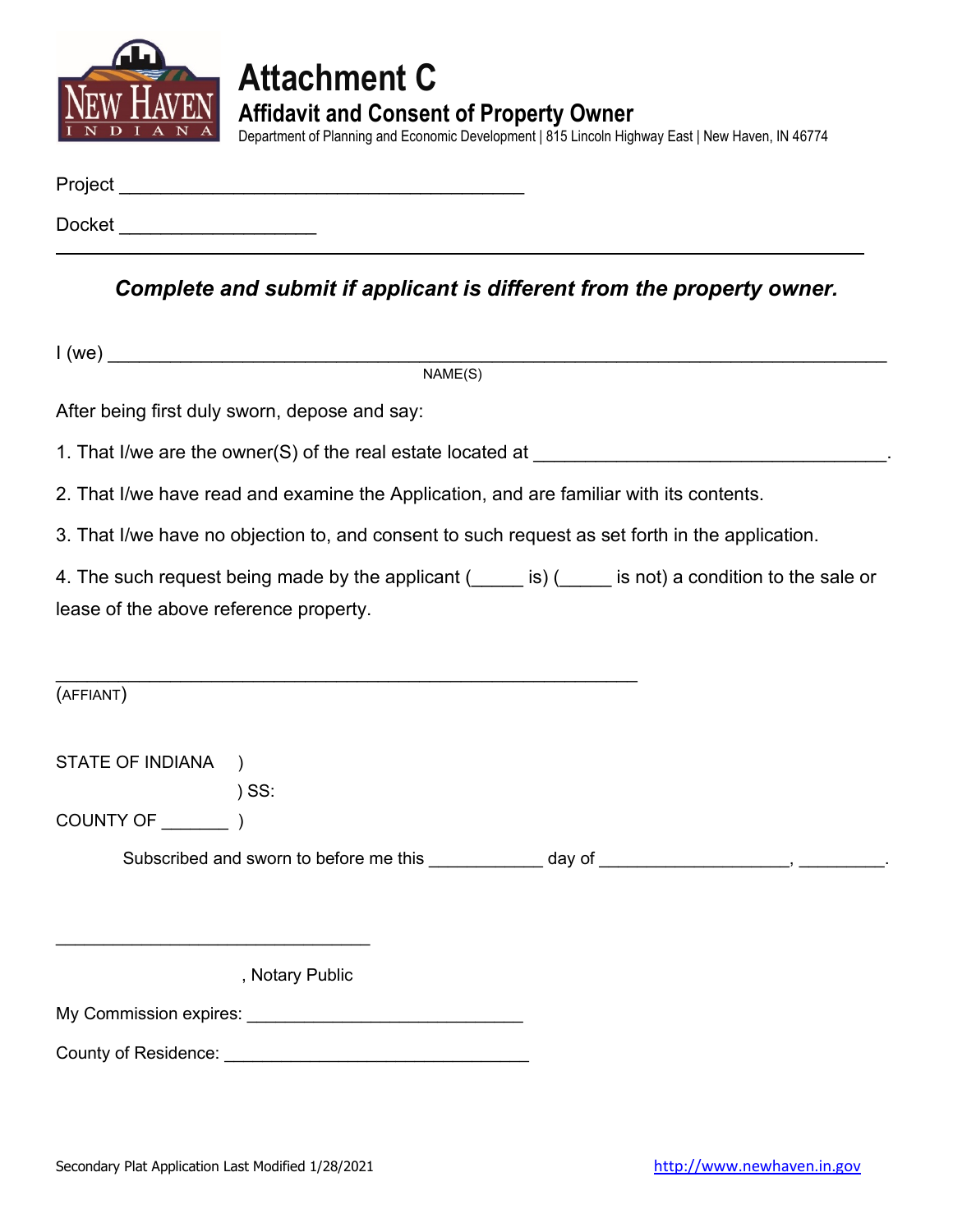



**Detail Data Sheet**

Department of Planning and Economic Development | 815 Lincoln Highway East | New Haven, IN 46774

| Docket ______________________          |                                                                                       |  |
|----------------------------------------|---------------------------------------------------------------------------------------|--|
| 1. Acreage                             | 2. Densities                                                                          |  |
| <b>Total Acreage</b>                   | <b>Number of Lots/Units</b>                                                           |  |
| Proposed Private Acreage               | Units per Acre                                                                        |  |
| Proposed Public Acreage                | <b>Estimate Population</b><br><u> 1990 - Johann Barbara, martin a</u>                 |  |
| 3. Utilities to Serve the Development  |                                                                                       |  |
| □ City of New Haven                    | □ City of Fort Wayne                                                                  |  |
| □ Indiana-Michigan Power (AEP)         | □ Paulding Putnam Electric Cooperative                                                |  |
| <b>□ NIPSCO</b>                        | □ Verizon                                                                             |  |
| □ Frontier                             | □ Comcast                                                                             |  |
| □ Private Wells                        | □ Private Septic                                                                      |  |
| □ Other __________________________     |                                                                                       |  |
|                                        | 4. List any improvements that are to be owned and maintained privately (and by whom): |  |
| estimates as part of your application? | 5. For which of the following improvements will you be submitting performance bond    |  |
| $\square$ Streets                      |                                                                                       |  |
| □ Signs & Monuments                    |                                                                                       |  |
| □ Sanitary Sewers                      |                                                                                       |  |
| □ Off-Site Sewers                      |                                                                                       |  |
|                                        |                                                                                       |  |

**□** Sidewalks

Other \_\_\_\_\_\_\_\_\_\_\_\_\_\_\_\_\_\_\_\_\_\_\_\_\_\_\_\_\_\_\_\_\_\_\_\_\_\_\_\_\_\_\_\_\_\_\_\_\_\_\_\_\_\_\_\_\_\_\_\_\_\_\_

Other \_\_\_\_\_\_\_\_\_\_\_\_\_\_\_\_\_\_\_\_\_\_\_\_\_\_\_\_\_\_\_\_\_\_\_\_\_\_\_\_\_\_\_\_\_\_\_\_\_\_\_\_\_\_\_\_\_\_\_\_\_\_\_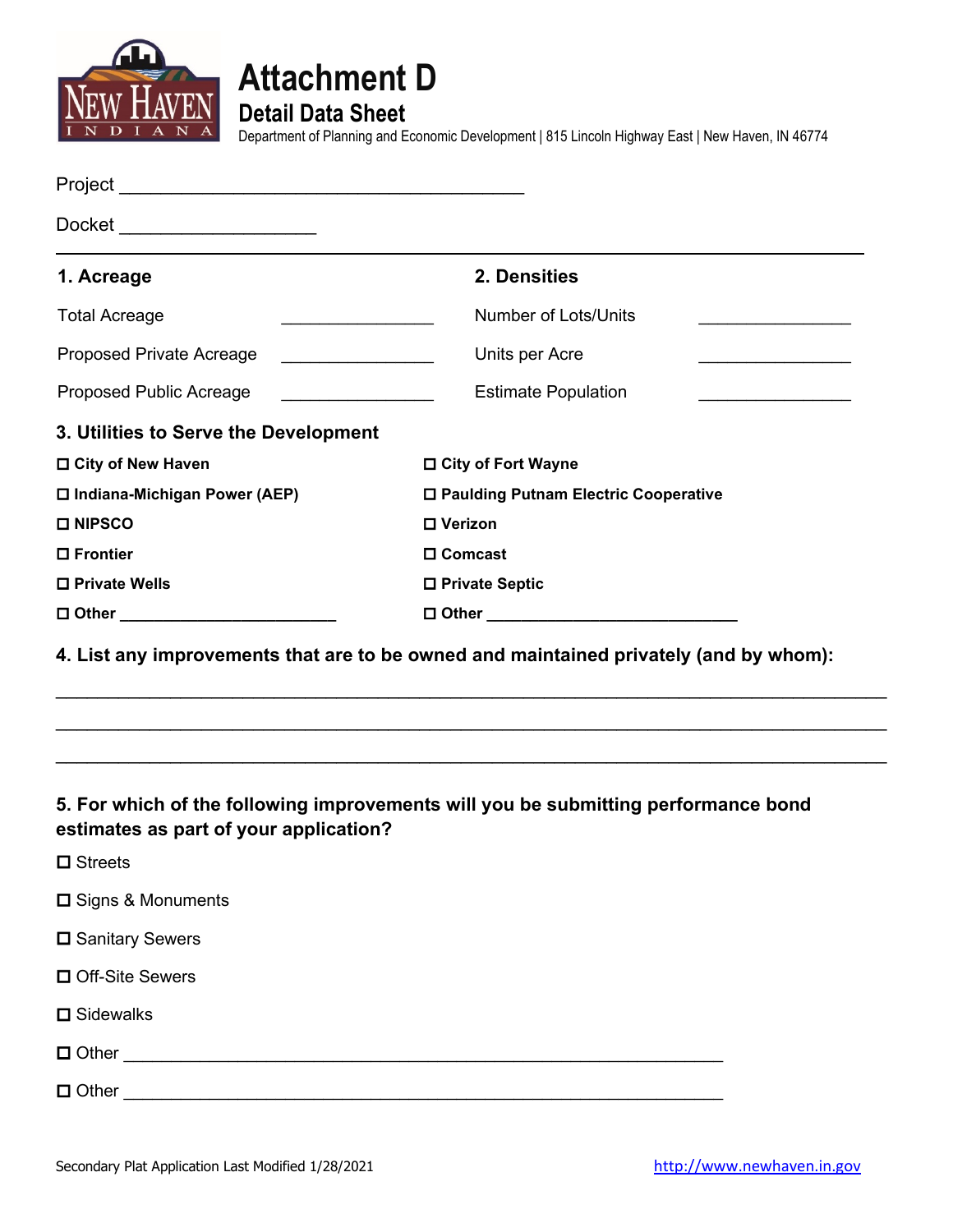

## **Attachment E**

### **Secondary Plat Full Submittal Checklist**

Department of Planning and Economic Development | 815 Lincoln Highway East | New Haven, IN 46774

| Name of the subdivision and legal description                                                |  |
|----------------------------------------------------------------------------------------------|--|
| Location map of the subdivision, north point and                                             |  |
| scale used                                                                                   |  |
| Boundaries of the tract with accurate dimensions                                             |  |
| and bearings, as determined by an accurate                                                   |  |
| survey in the field which has been balanced and                                              |  |
| closed, as well as physically located by<br>monument                                         |  |
| Location and description of all monuments with                                               |  |
| references by distance and bearings to 1/4 section                                           |  |
| corners, and location and type of monument at all                                            |  |
| corners                                                                                      |  |
| Length of lot lines and area of lots, angles at all                                          |  |
| points of deflection of all continuous lines, radii,                                         |  |
| arcs, and complete curve data for all horizontal                                             |  |
| curves                                                                                       |  |
| Lot width shown at the building line as defined by                                           |  |
| the Zoning Ordinance                                                                         |  |
| All lot numbers or letters and all roads and streets                                         |  |
| with proposed names                                                                          |  |
| Public right-of-way widths, maximum grades,                                                  |  |
| approximate curve and coordination of                                                        |  |
| subdivision public ways with current and planned                                             |  |
| public ways within or adjacent to the subdivision<br>Name of developer and owner, along with |  |
| addresses, emails, and phone numbers                                                         |  |
|                                                                                              |  |
| All easements, proposed or existing                                                          |  |
| Any park or recreational area, if applicable                                                 |  |
| Location of all property that is to be dedicated for                                         |  |
| public use, and all property that may be reserved                                            |  |
| for the common use of property owners in the<br>subdivision                                  |  |
| Specific lots that have been assigned flood                                                  |  |
| protection grades                                                                            |  |
| Contours shown at vertical intervals of two feet if                                          |  |
| the general slope of the site is less than two                                               |  |
| percent and at vertical intervals of five feet if the                                        |  |
| general slope is greater than two percent, as taken                                          |  |
| from the available county, state, or federal maps                                            |  |
| Floodway and floodway fringe contour lines from                                              |  |
| FEMA maps, or statements that all areas are                                                  |  |
| outside of the flood plain                                                                   |  |
| Proposed extension of water, sewer, street                                                   |  |
| lighting, and other municipal services, or existing                                          |  |
| services if extensions are not required                                                      |  |
| Any existing buildings, their dimensions and<br>placement on the lots                        |  |
| All proposed and existing public sidewalks                                                   |  |
| The general location of all proposed and existing                                            |  |
| trees in or adjacent to street right-of-ways                                                 |  |
| Traffic engineering may require the completion of                                            |  |
| a traffic study prior to granting approval                                                   |  |